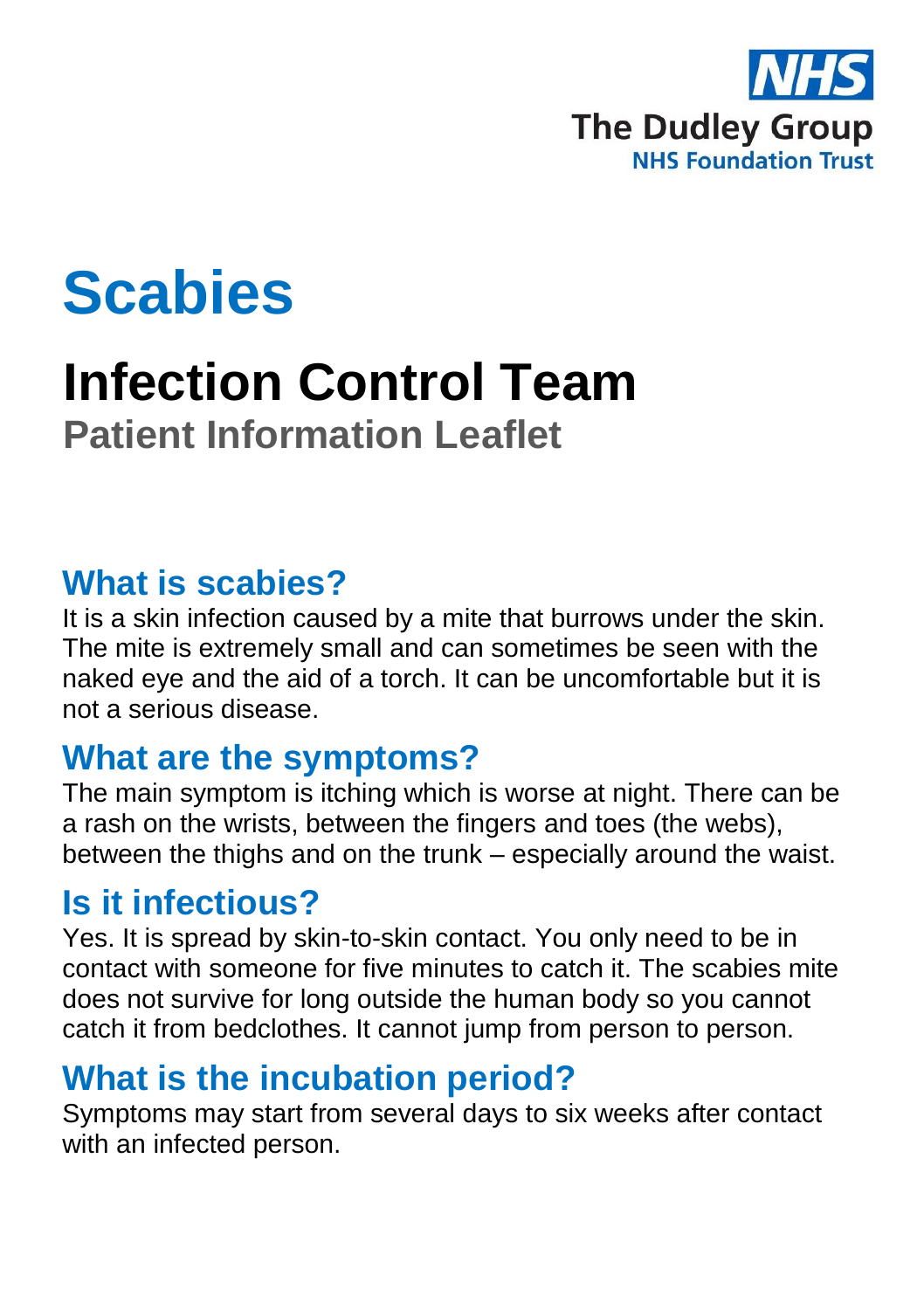### **Is there any treatment?**

Yes. You can buy a lotion from the chemist or get some on prescription from your GP. You will need to follow the instructions that come with it.

You should apply this lotion thoroughly to all body surfaces including between the buttocks, on the genitals and under your nails, between toes and fingers and behind your ears. The treatment should not be applied after a hot bath as if your body is hot, the lotion will be absorbed quickly and will not stay on the area where the scabies burrows are.

If the lotion is washed off for any reason, it should be re-applied immediately.

#### **Are there any problems with the treatment?**

The treatment is safe but anyone who has eczema, epilepsy or who is pregnant should consult their GP before using it.

#### **Who should be treated?**

All family members should be treated at the same time, even if only one person has symptoms. In residential or nursing homes, all contacts should be treated.

#### **Should I stay off work or school?**

Yes but you can return to work or school the day after the first treatment has been completed.